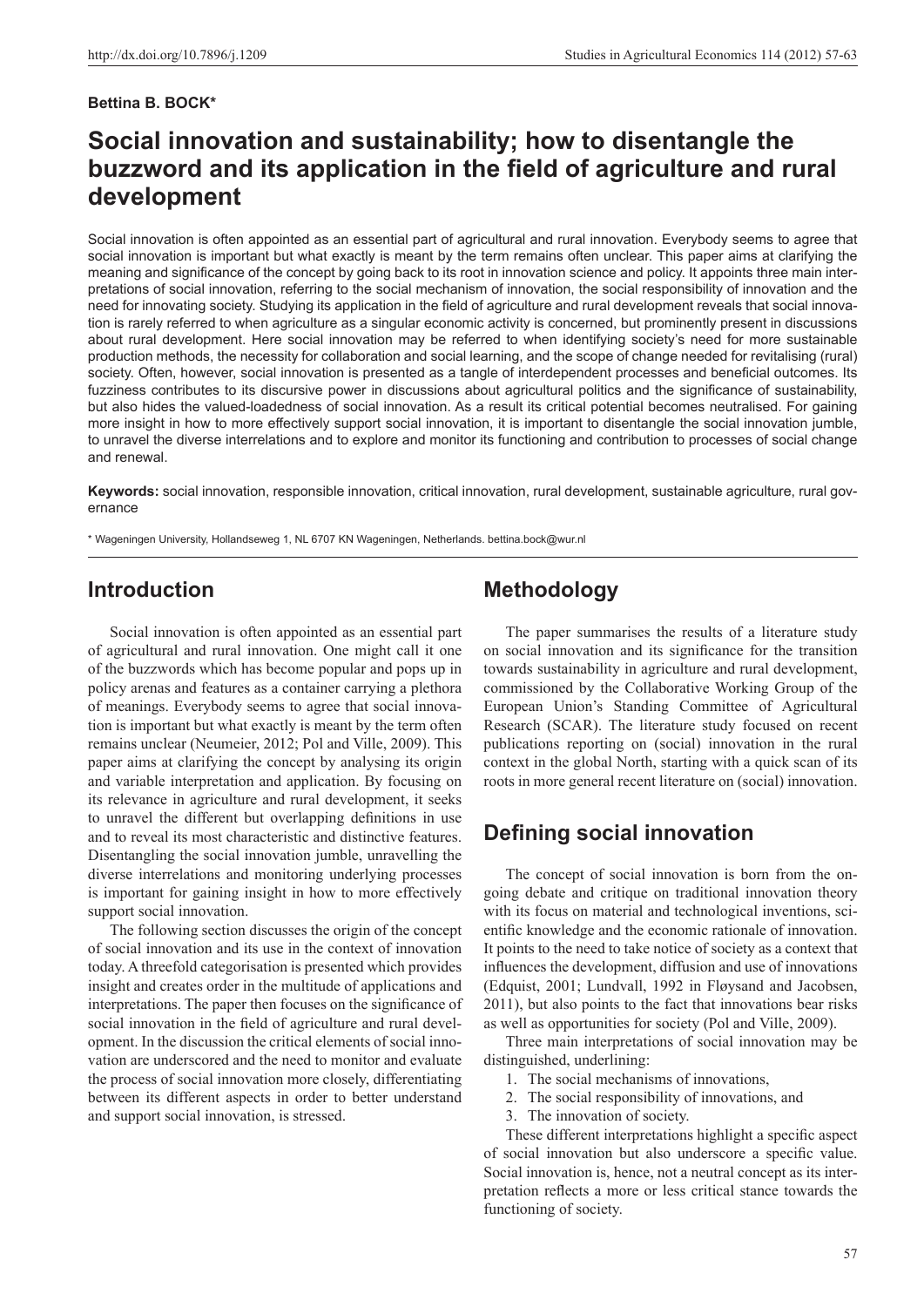### **The social mechanisms of innovation**

It is now common knowledge that innovation takes place within specific social and cultural contexts and networks of social relations. They stimulate and support the development of 'inventions' (Fløysand and Jacobsen, 2011), but new technologies and products also affect social relations, behaviour and attitudes (Pol and Ville, 2009; Phills *et al*., 2008). Innovations are, hence, socially, culturally and territorially embedded (Fløysand and Jacobsen, 2011). In order to become adopted new products and new technologies need to fit into a specific social context with a specific organisation of social relations and specific norms and values and accepted behaviour patterns. Businesses recognise the sociocultural nature of innovations and take variation in taste into account when introducing new products or processes. Here one may think for instance of the introduction of foreign food, that generally enters in an adapted form, in taste as well as presentation. This can be done by making dishes fit into the usual menu-structure of a 'proper meal' (i.e. a 'burger menu') or by adapting the original recipe and offering for instance 'grilled sushi' (Lang *et al*., 2009).

Recent theories of innovation use the concept of sociotechnical innovation to explicate the inseparability of the social and technical in processes of innovation (Smith *et al*., 2010). The construction and introduction of new technologies always involves changes in the interaction of 'things' (artefacts), actors and 'ways of doing' (institutions) and effects and is affected by how society is organised and functions. This is the most evident in the case of 'system innovations' that go beyond the introduction of a new product or process but change the context, manner and meaning of how something is done, and lead to fundamental changes in many areas of society (Smith *et al*., 2010; Moors *et al*., 2004). Automobility is such a system innovation, which includes much more than the invention of the automobile.

The regime of automobility, for example, includes not only paradigmatic technological design for cars, but also the specialised road planning authorities, the institutions of the 'driving licence' and 'motor insurance', the lobbying capacities of car manufacturers and oil companies, and the cultural significance of automobility. In combination, these elements form a socio-technical regime that stabilises the way societal functions are realised, and gives shape to particular patterns of producing and consuming mobility. (Smith *et al.*, 2010, p.440).

Based on these insights a new (systemic) analytical framework is developed – the multi-level perspective on socio-technical transition (MLP) – that explains why, how and where innovations may occur and lead to wider transitions, what preconditions innovation and how such a process may be fostered by innovation policy, for instance by offering room for social learning, cross-sector collaboration and experimentation (Smith *et al*., 2010; Moors *et al.,* 2004; see also next paragraph).

#### **The social responsibility of innovation**

In classic economic thinking innovation is considered important because of its ability to increase profit and encourage economic development (Voeten *et al*., 2009; Pol and Ville, 2009). Still today innovation is often associated with industries developing new products and new technologies driven by their wish to maximise profit. At the same time, technological innovation is increasingly met by scepticism and concern about for instance their potential risks for human safety and the environment. The on-going controversy around genetic modification may serve as an example here (Carolan, 2008). There is also a growing call for a different kind of innovation that helps solving important social problems. In addition, it is recognised that innovations may serve some groups more than others and that it is important to evaluate the social impact of innovations and to find out who are the winners and losers in innovation processes (Pol and Ville, 2009). All this may be summarised under a call for social or socially responsible innovation: innovations that are ethically approved, socially acceptable and relevant for society. Socially responsible innovation calls upon businesses to invest in society and to come up with socially relevant innovations, as part of their corporate responsibility for 'people and planet' and not only 'profit' (Phills *et al.*, 2008).

Some theorists argue that the process of innovation has to change as well (Geels and Schot, 2007). Social innovation requires new – social – methods of innovation, characterised by processes of co-design or co-construction and collaboration with society. As a result the range of innovation-actors changes and research and development are no longer the exclusive domain of science and business; with the inclusion of users the roles of, and relationships between, science, market and (civil) society change. The Dutch Innovative Medical Devices Initiative (www.imdi.nl)<sup>1</sup> is an interesting example for such a project. Here researchers of various disciplines cooperate with physicians, technologists, as well as with producers and users of medical devices in eight centres of excellence. Their aim is to develop new medical technology that responds to the demands of an ageing society while remaining affordable. Their exchange and combination of knowledge becomes an important element of the innovation process as it goes beyond the creation of more knowledge. It regards processes of social and creative learning (Wals, 2007) that change perspectives and ways of looking at things, values and behaviour, and in doing so guide the development of socially acceptable and relevant products and processes.

#### **The innovation of society**

Social innovation is also referred to when indicating the need for society to change as a prerequisite for solving pertinent problems such as discrimination, poverty or pollution (Gibson-Graham and Roelvink, 2009). Here the focus is on changes in social relations, people's behaviour, and norms and values. Social innovation is then combined with concepts such as social empowerment and inclusion, social capital and cohesion. The Stanford Centre for Social

<sup>1</sup> For a description in English see: http://www.nwo.nl/nwohome.nsf/pages/ NWOP\_8BKJRG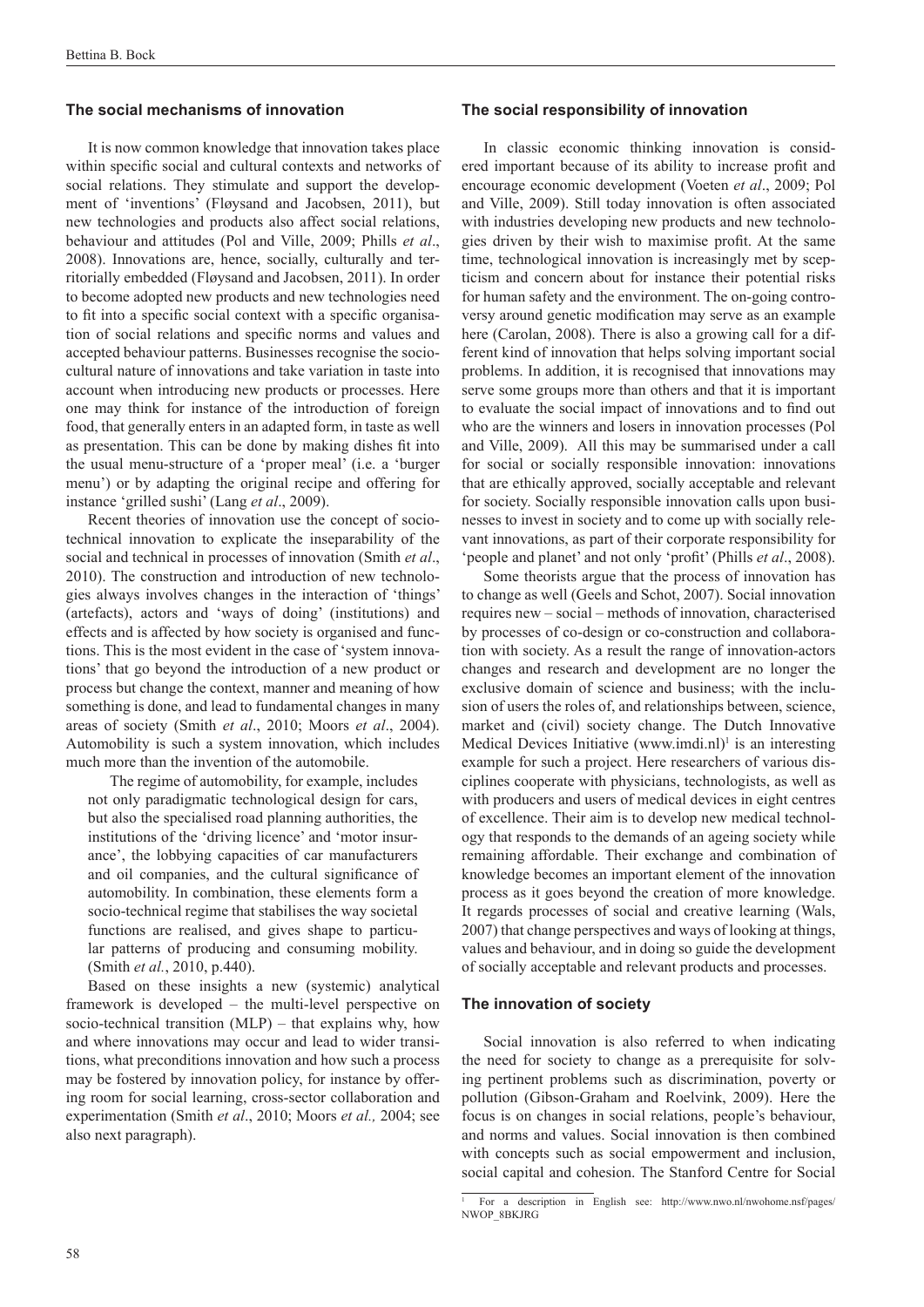Innovation departs from such an interpretation and defines social innovation as *Any novel and useful solution to a social need or problem, that is better than existing approaches (i.e., more effective, efficient, sustainable, or just) and for which the value created (benefits) accrues primarily to society as a whole rather that private individuals*. 2

Similar calls for social innovations can be found in various government programmes. Also the Europe 2020 strategy document defines social innovation in the sense of social inclusion as one of its priorities. To design and implement programmes to promote social innovation for the most vulnerable, in particular by providing innovative education, training and employment opportunities for deprived communities, to fight discrimination (e.g. disabled) and to develop a new agenda for migrants' integration to enable them to take full advantage of their potential (EC, 2010, p.18).

Stressing the need to include and give voice to socially deprived groups underlines the political and critical element of innovation and its significance in a search for a better world, with more social justice and equality (Gibson-Graham and Roelvink, 2009). The extent of change envisioned may differ; some propose a substantial turnover of society whereas others aim for the improvement of existing practices. Social innovation is also strongly related to the innovation of established processes in politics and governance. Following Moulaert *et al*., (2005) social innovation needs innovative governance, which allows for the inclusion of non-traditional, marginalised actors, integrates various policy issues and centres on area-based development. It should invest in civil society and community development and support collective action, self-governance and political empowerment.

#### **In summary**

Social innovation is a complex and multidimensional concept that is used to indicate the social mechanisms, social objectives and/or societal scope of innovation. The social mechanisms of innovation refer to the fact that the development, diffusion and use of innovations always occur within the context of society and in interaction with social relations, practices and norms and values. As a result it is important to evaluate the social impact of innovations as there are generally winners and losers. Innovations should be 'social' in the sense of socially acceptable, relevant and ethically appropriate. This may be achieved by socialising innovation methods and reorganising innovation as a social and collective learning process with the purpose of the common definition of problems and common design and implementation of solutions. Finally, social innovation refers to the inducement of reorganising and improving society. In the latter case, the concept of social innovation is not only an analytical and academic concept, but also used in a normative way, stressing the need for social and political change, with clear differences, however, in the scope of change envisioned. It is, hence, important to be aware of the political element of (social) innovation and to analyse which kind of (social)

changes are considered desirable and deserving governmental support and which not.

### **Social innovation in agriculture and rural development**

The term social innovation is popular in the context of agriculture and rural development but its use and the importance attached to it differ according to the domain and scope of innovation referred to. Social innovation is most frequently used in the context of rural development as it is here where the need for social change is perceived as most evident. When rural development is concerned, the social is presented as a core element of innovation, also in the sense of engaging society in developing new solutions. When it comes to strictly agricultural development in the sense of production efficiency, social innovation is generally considered of less significance. Here a technology-oriented definition of innovation predominates (Moors *et al*., 2004). This has also to do with the different scope of innovations referred to above. Agricultural development, as such, is primarily built on business innovation and deals with new products and processes or new strategies, structure or routines (Pol and Ville, 2009). These technological or organisational innovations are developed and/or adopted by individual businesses in order maximise private profits. Rural development regards the innovation of socio-economic systems and seeks to meet unmet public needs and to create public value where markets and common socio-economic policies have failed (Phills *et al*., 2008).

For what regards the sustainability challenge the scope and direction of change is highly contested, and likewise is the need and desirability of social and business innovations. This is clearly reflected in for instance discussions about the Common Agricultural Policy (CAP) (High and Nemes, 2007), where 'agricultural modernisation' and 'multifunctional rural development' meet as conflicting paradigms or 'innovation models', and different solutions to the sustainability challenge. Those who support multifunctional rural development foresee the need for fundamental social changes – in organisation, behaviour as well as values – and attach great importance to social innovation as an essential part of the solution and part of a collective learning process (Knickel *et al*., 2009). Those who support agricultural modernisation have generally high expectations of scientists and their capacity to develop and design new technologies. They refer to social innovation in the sense of responding to social needs such as food safety and food security. Others use social innovation as synonymous for 'critical innovation' (Pol and Ville, 2009) and as a pledge for the creation of alternative systems of production and consumption.

The ambivalent use of social innovation complicates the definition and description of its significance and meaning in the field of agriculture and rural development (Neumeier, 2012). It also hinders scientific research and limits our insight into social innovation processes, which is essential for more effectively supporting social innovation (Reed *et al*., 2010; Klerkx and Leuuwis, 2009). In order to reduce and disentan-

<sup>&</sup>lt;sup>2</sup> Stanford Graduate School of Business: Center for Social Innovation http://www. sdgrantmakers.org/members/downloads/PhillsSan%20Diego-Social%20Innovation. pdf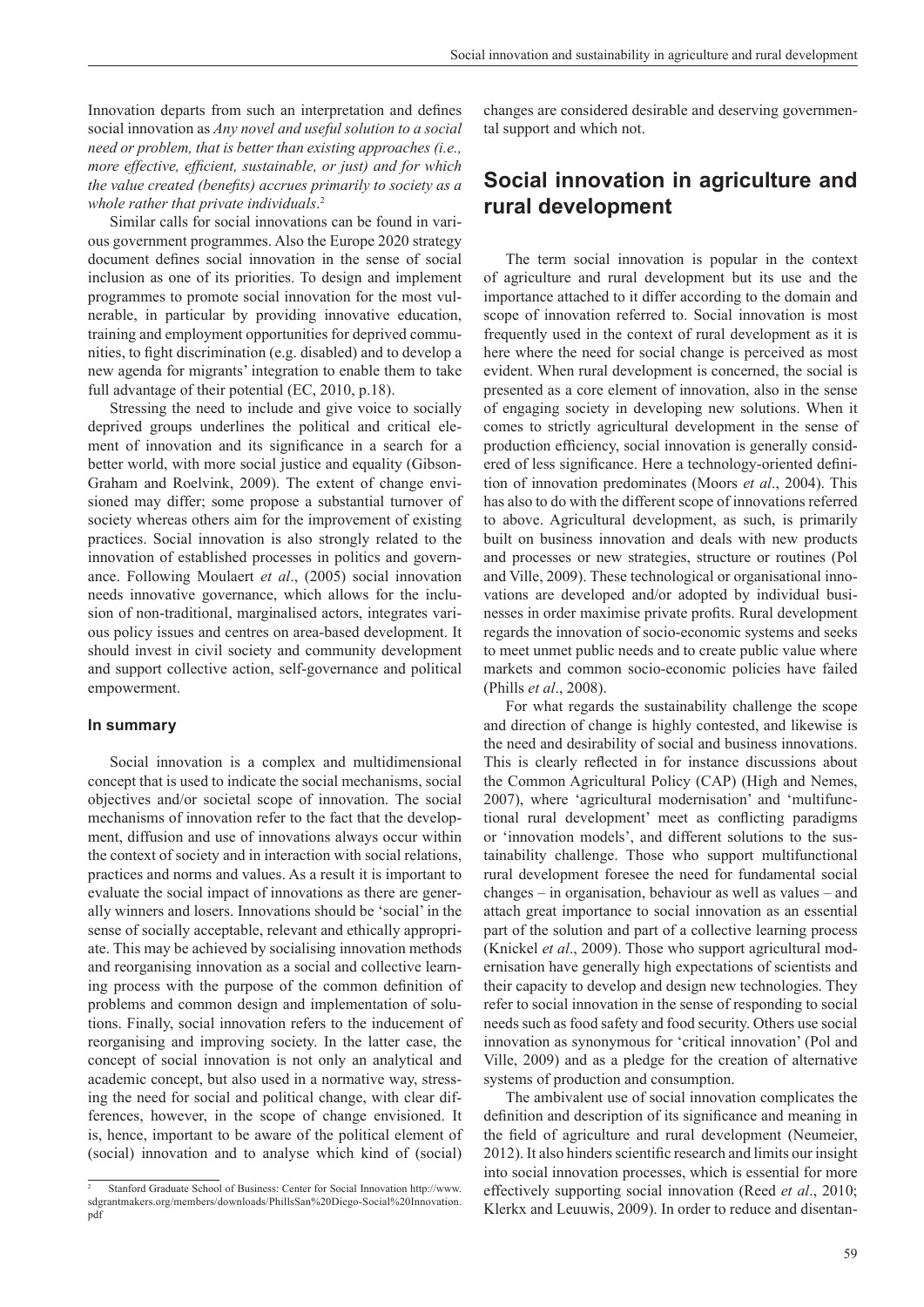gle the 'social innovation-jumble' we make again use of the three-folded categorisation of the concept introduced above.

### **Social mechanisms – co-production of rural innovation**

In the past, social mechanisms were considered as important when reaching the phase of diffusing agricultural innovations, when extensionists transferred new knowledge, products and/or technologies to farmers and convinced them to accept and use them (Leeuwis and van der Ban, 2004). Traditional Agricultural Knowledge Systems (AKS) are based on this approach (Dockès *et al*., 2012).

The new systemic approaches stress the importance of social mechanisms as basic elements also during the development phase. Innovations are seen as born from collective and creative learning processes and the mutual exchange of knowledge. All innovations are, hence, social as well as technical, and require social learning. Learning is no longer structured as a linear transfer of knowledge from teacher to student, but becomes a shared, social and circular process, in which the combination of different sources and types of knowledge creates something new (Oreszczyn *et al*., 2010; Stuiver *et al*., 2004). This type of learning is in itself innovative as it allows for a new (cross-border) constellation of actors to collaborate, who come from different backgrounds and have different interests (Tovey, 2008; Fløysand and Jacobsen, 2011).

Here social innovation is put on a par with collective and creative learning. At the same time it is also more than an innovation method, as it also produces (social) innovation in the sense of new skills, products and practices, as well as new attitudes and values, and new social relations between for example citizens and farmers (Rist *et al*., 2007; Bruckmeyer and Tovey, 2008).

The EU LEADER programme is a good example of an innovation policy that is based on this approach. Some even present LEADER as synonymous with social and cultural innovation (Dargan and Shucksmith, 2008). Starting as an experiment in some European regions, it has been mainstreamed as a cross-cutting axis for the local delivery of rural development plans in the present CAP (2007-2013). LEADER represents a territorial, participatory and endogenous approach to rural development. Following its philosophy it is important to enable the inhabitants of rural regions to realise their own development plans, making use of local resources and local knowledge. LEADER facilitates local capacity building and the growth of confidence and self-esteem among citizens as well as a positive collective identity (Dargan and Shucksmith, 2008). It also supports the creation of local and extra-local networks (Convery *et al*., 2010; High and Nemes, 2007; Dargan and Shucksmith 2008; Lowe *et al.* 2010). In doing so LEADER intends to create favourable conditions for the social mechanisms of innovation to function.

There are other examples where novel practices are born from the interaction and exchange of knowledge and experience between social groups that did not use to interact, such as farmers and citizens. Well-known examples regard environmental cooperatives in which farmers collaborate with citizens (Wiskerke *et al*., 2003), or consumer buying groups where urban consumers enter in stable relationships with farmers (Lamine, 2005).

### **Social objectives – responsiveness to market failure and unmet social needs**

The call for responsiveness to unmet social needs and expectations is a strong driver for innovation of the agrofood system (Lowe *et al*., 2010). Recent food scares are a good example, but also loudly uttered concerns about genetic modification, animal welfare and environmental degradation and declining biodiversity exemplify this public call. Continuously returning are also critiques that point at the damaging effect of the globalisation of agricultural production and trade on developing countries. Finally, the social and economic decline of rural areas has been pointed out as one of the externalities of agricultural modernisation and the traditional production oriented agricultural support systems.

Likewise, as consumers have prospered, they have become much more discerning and judgemental about the quality and wholesomeness of their food and the treatment of animals and nature in its production. As a consequence, the ethics of intensive farming have been called into question, and the discourses of commodity productivism challenged by those of 'slow food', organic, welfare-friendly and food chain localization. (Lowe *et al*., 2010, p.288).

The above reflects a call for social innovation in the sense of socially responsible agri-rural innovation, which is, however, received in various ways, reflecting different approaches to innovation and a variable appreciation of the existing system of production and consumption. At the one hand we see attempts to meet social concerns by way of new technological designs that reduce the negative effects. This is often achieved through more efficiency and reduction in either energy demand or polluting emissions (i.e. bioeconomy, precision agriculture and intensive sustainability) (e.g. Tilman *et al*., 2011). Representatives of society may also be consulted about their concerns and engaged in the development of new products or technologies. Such consultation processes have for instance accompanied the design of new stables for pigs and poultry (Grin *et al*., 2004; Bos *et al.*, 2012). The purpose is to find ways to reconcile social concerns with the requirements of modern production and to find solutions within the dominant system of production and consumption.

The promotion of a new (rural) paradigm of place-based agri-food eco-economy and multifunctional, integrated development is a more radical response to social concerns that calls for critical (social) innovation and attempts to change the agri-food system as a whole (Marsden, 2012; Horlings and Marsden, 2011). It seeks to replace what is indicated as the 'bio-economical', productivist modernisation paradigm by a system in which agriculture is place-based and relocated into 'the regional and local systems of ecological, economic and community development' (Marsden, 2012 p.140). Farmers no longer aim to maximise production against minimal costs but instead develop new products and services, such as local, high quality food, nature conservation as well as rural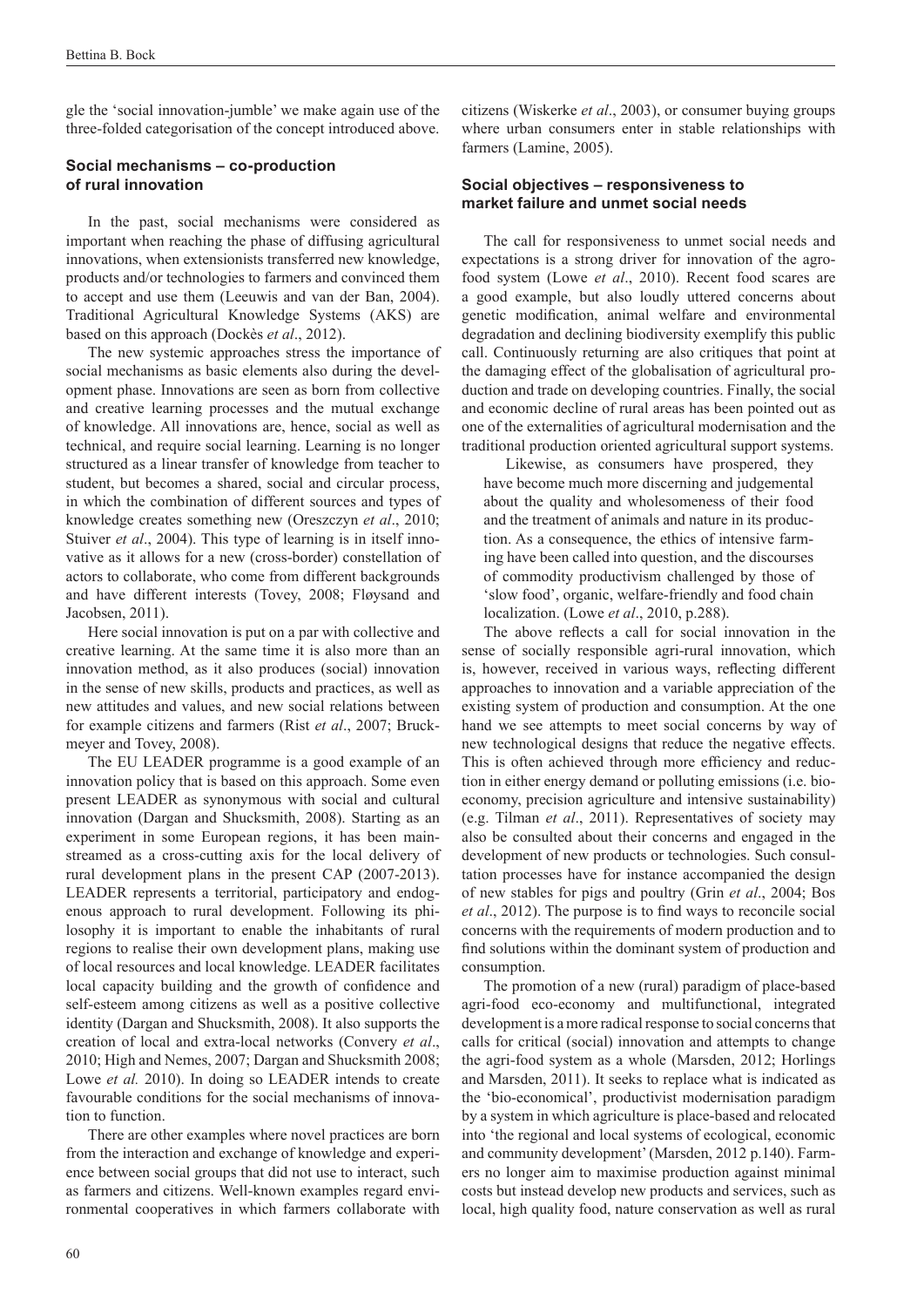tourism and green care (Roep and Wiskerke, 2004) and in doing so meet newly emerging social needs<sup>3</sup>.

#### **Social transformations – Changing (rural) society**

When rural development and agriculture are concerned, social change is always implied. Changes in urban and rural lifestyles drive and demand innovations. It is, for instance, often argued that concerns about animal welfare typically arise in rich, urbanising societies, where citizens became estranged from farming (Boogaard *et al*., 2010). But also in the social mechanism of innovation and co-production of innovation, social change is implied through the crossing of rural-urban boundaries and re-establishment of their relationships, as well as the development of new attitudes and values (Neumeier, 2012).

But social change may also be the explicit purpose of innovation processes. Social innovation is then appointed as desired outcome – a renewed, revitalised society - as well as instrument and strategy to rescue rural societies through collective engagement. This is most prominently the case when rural development, in the sense of local development, is concerned and when the objective is to re-integrate rural societies that are perceived as marginal. Attention is then focused on the social fabric of rural areas that is considered as too weak as to assure its survival, and in need of revitalisation or 'innovation'. It includes concern with depopulation and the weakening of the social structure as a result of an ageing and masculinising population (Manos *et al*., 2011). In addition, there is worry about the need to mobilise and educate the population so that they become capable and willing to engage and re-create their society, and worry about the obstruction and 'hi-jacking' of change through powerful local interest lobbies (Convery *et al*., 2010; Vidal, 2009; Dargan and Shucksmith, 2008).

Social innovation, hence, refers to society as the arena where change takes place, as well as the need for society to change. It is, however, important to closely look at the scope of change envisioned. The call for a sustainable agri-food eco-economy, and 'real ecological modernisation' (Marsden, 2012) may serve as an example for a call for radically changing society and its systems of production and consumption. In the promotion of this 'innovation' the social is at the core of the innovation itself. The reorganisation and redefinition of the agri-food economy requires the substantial innovation of relations of production and consumption relations, of norms and values as well as behaviour, and the principles of agri-food governance (Marsden, 2012).

#### **In summary**

All three interpretations of social innovation are prominent in the context of agriculture and rural development and often used in combination. Generally the focus is on promoting social innovation as an important motor of change, referring to the social mechanisms of change as part of the process, new and yet unmet social needs as desired outcomes, society as the scope or arena where change takes place as well as indicating the scope of (societal) change envisioned. Also in the rural context the concept of social innovation is complex and multi-dimensional and often referred to as one big tangle of related and undifferentiated processes and outcomes that all together are portrayed as beneficial and desirable for the public good. It is the latter which makes social innovation a popular buzzword that, due to its positive notions, is often used to mobilise support. A call for 'social innovation' may, however, come from advocates who promote radically different directions of agricultural and rural change. For some social innovation indicates their wish to consult society when developing new products and processes, others use it to call for society to change. The lack of clarity and fuzziness of the term hides the value-loadedness of the social innovation and neutralises its critical potential.

### **Discussion**

This paper aimed at unravelling the jumble of social innovation concepts in use and more particularly its interpretation and significance in the context of agriculture and rural development. It demonstrated that social innovation is rarely referred to when agriculture as a singular economic activity is concerned, but is very prominently present in discussions about rural development and the transition towards sustainability. In these discussions all three interpretations of social innovation are in use and often mixed up when referring to social innovation as one big tangle of interdependent processes and beneficial outcomes. Its fuzziness contributes to its discursive power in discussions about agricultural politics and the significance of sustainability. Social innovation is, hence, often used as an argument and strategy for promoting quite different directions of change.

The transition towards more sustainability and related discussion about 'agricultural modernisation' and 'multifunctional rural development' as opposing solutions is a good example of this. It also demonstrates that the position and function of 'social innovation' within the two programmes differ. It embodies the main message of the 'paradigm of multifunctionality' and 'eco-economy' – the renewal of our system of production and consumption, the development of new production and consumption practices, guided by new attitudes and values. Here the interpretation of social transformation and the innovation of society presides. The paradigm of 'agricultural modernisation' and 'bio-economy' strives for repairing the current system, so that it may better serve the needs of its citizens. Here social innovation fulfils a more instrumental function: innovators should engage citizens in their practices so that the new products and processes better meet their expectations and needs. The emphasis then lies on the social mechanisms and objectives of innovations, and not the innovation of society.

Social innovation may, hence, mean quite different things, and may be used to convince others of the need to realise quite different outcomes. Several authors argue for the need to agree upon one definition for the sake of research

Combined with the ideas of endogenous, territorial development the multifunctional paradigm presupposes collective civic actions as a motor of change and as such also refers to social innovation in terms of the previous section. Farmers and other rural actors who exchange knowledge and ideas, combine their products and practices and in collaboration revitalise the rural economy by creatively responding to the call for agricultural and social change (Vander der Ploeg and Marsden, 2008).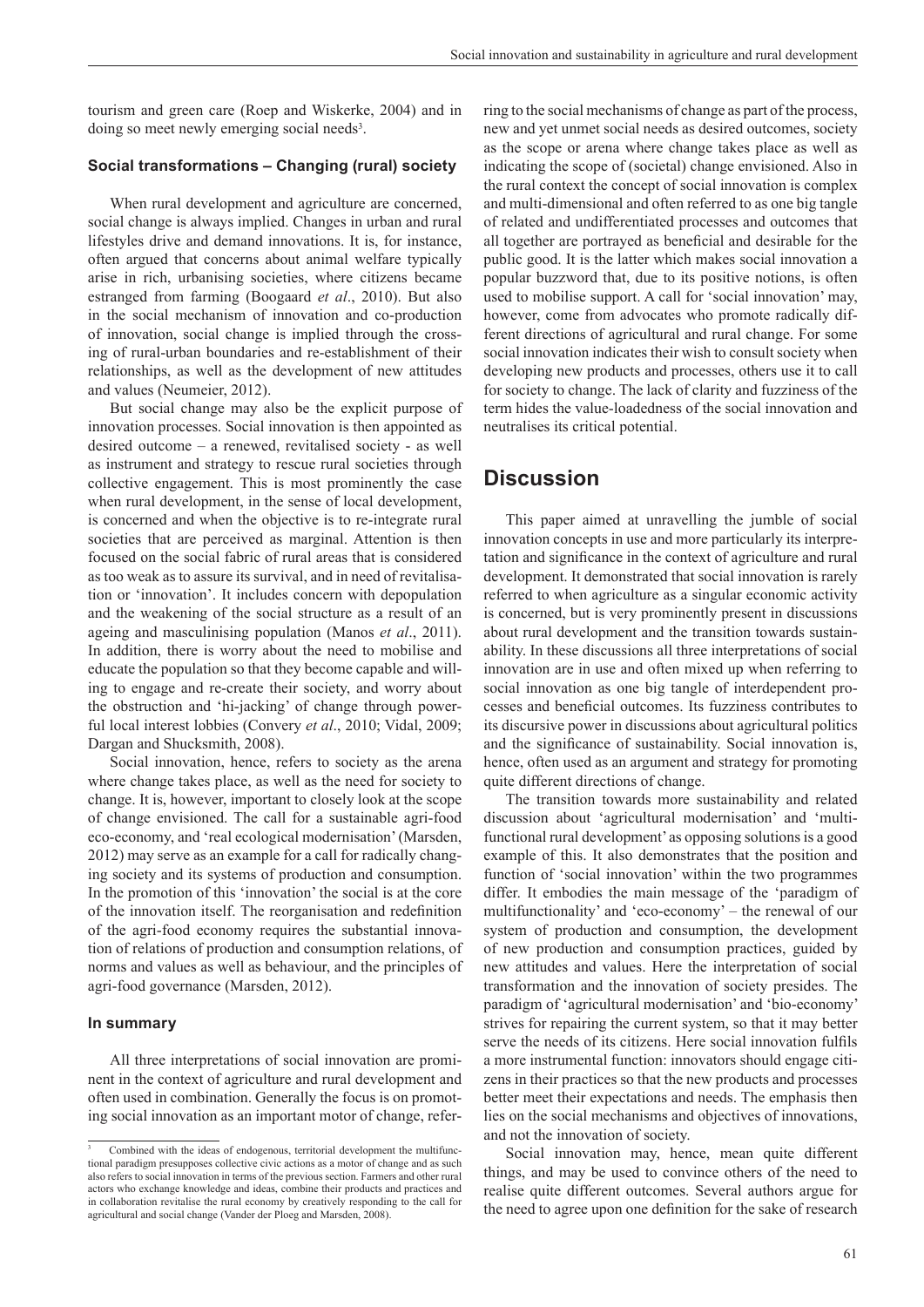and scientific progress as well as for the sake of supporting policymakers more effectively (Pol and Ville, 2009; Neumeier, 2012). The question is if this is really possible as long as social innovation is a buzzword, which adds legitimacy to messages of different kinds. What we can do is agree upon its main elements and interpretations and case-by-case check which interpretation is prioritised, and which meaning underscored (or pushed to the back) when applied in specific contexts and why. Based on the previous analysis, we consider its rootedness in critical innovation as a truly essential feature. Social innovation presupposes a critical attitude towards existing systems and their inherent failures, as well as a search for social justice and the public good. What to change and how, is a question of debate.

Independently of how radical are the changes proposed, social innovation is considered essential as instrument and process to realise a transition towards more sustainability. This underlines the importance of better understanding how it works and how the process related with social innovation may be effectively supported. For gaining more insight in how to more effectively support social innovation, it is important to disentangle the social innovation jumble, to unravel the diverse interrelations and to explore and monitor their separate and shared functioning and contribution to processes of social change and renewal.

### **Acknowledgements**

I thank the Collaborative Working Group of the European Union's Standing Committee of Agricultural Research (SCAR) for the opportunity to do the literature research on social innovation and for their valuable comments and assistance in the design of the paper on which this paper is based.

### **R eferences**

- Boogaard, B.K., Bock, B.B., Oosting, S.J, Wiskerke, J.S.C. and Van der Zijpp, A.J. (2010): Social acceptance of dairy farming: The ambivalence between the two faces of modernity. Journal of Agricultural and Environmental Ethics **24** (3), 259–282. http:// dx.doi.org/10.1007/s10806-010-9256-4
- Bos, A.P., Spoelstra, S.F., Groot Koerkamp, P.W.G., de Greef, K.H. and van Eijck, O.N.H. (2012): Reflexive design for sustainable animal husbandry: mediating between niche and regime, in G. Spaargaren, P. Oosterveer and A. Loeber (eds), Food practices in transition; changing food consumption, retail and production in the age of reflexive modernity. London: Routledge, 229-256.
- Bruckmeyer, K. and Tovey, H., (2008): Knowledge in sustainable development: from forms of knowledge to knowledge processes. Sociologia Ruralis **48** (3), 313-329. http://dx.doi. org/10.1111/j.1467-9523.2008.00466.x
- Carolan, M. (2008): The multidimensionality of environmental problems; the GMO controversy and the limits of scientific materialism. Environmental Values **17** (1), 67-82. http://dx.doi. org/10.3197/096327108X271950
- Convery, I., Soane, I., Dutson, T. and Shaw H., (2010): Mainstreaming LEADER delivery of the RDR in Cumbria: an interpretative phenomenological analysis. Sociologia Ruralis **50** (4), 370-391. http://dx.doi.org/10.1111/j.1467-9523.2010.00519.x
- Dargan, L. and Shucksmith, M. (2008): LEADER and innovation. Sociologia Ruralis **48** (3), 274-291. http://dx.doi.org/10.1111/ j.1467-9523.2008.00463.x
- Dockès, A., Tisenkopfs, T. and Bock, B.B. (2012): The concept of agricultural knowledge and innovation systems, in EU SCAR, Agricultural knowledge and innovation systems in transition – a reflection paper. Brussel: European Commission, 23-46.
- Edquist, C. (2001): The Systems of Innovation Approach and Innovation Policy: An account of the state of the art. Lead paper presented at the DRUID Conference, Aalborg, 12-15 June 2001.
- EC (2010): Europe 2020: a European strategy for smart, sustainable and inclusive growth. COM(2010) 2020. Brussel: European Commission.
- Fløysand, A. and Jakobsen, S.E. (2011): The complexity of innovation: a relational turn. Progress in Human Geography **35** (3), 328-344. http://dx.doi.org/10.1177/0309132510376257
- Geels, F.W. and Schot, J. (2007): Typology of sociotechnical transition pathways. Research Policy **36**, 399-417. http://dx.doi. org/10.1016/j.respol.2007.01.003
- Gibson-Graham, J.K. and Roelvink, G. (2009): Social innovation for community economics, in F. Moulaert, D. MacCallum, J. Hillier and S. Vicari (eds), Social innovation and territorial development. Aldershot: Ashgate, 25-38.
- Grin, J., Felix, F., Bos, B. and Spoelstra, S. (2004): Practices for reflexive design: lessons from a Dutch programme on sustainable agriculture. International Journal of Foresight and Innovation Policy **1** (1/2), 126-149. http://dx.doi.org/10.1504/IJFIP.2004.004618
- High, C. and Nemes, G. (2007): Social learning in LEADER: exogenous, endogenous and hybrid evaluation in rural development. Sociologia Ruralis **47** (2), 103-119. http://dx.doi.org/10.1111/ j.1467-9523.2007.00430.x
- Horlings, I. and Marsden, T.K. (2011): Towards the real green revolution? Exploring the conceptual dimensions of a new ecological modernisation of agriculture that could "feed the world". Global Environmental Change **21**, 441-452. http://dx.doi. org/10.1016/j.gloenvcha.2011.01.004
- Knickel, K., Brunori, G., Rand, S. and Proost, J. (2009): Towards a better conceptual framework for innovation processes in agriculture and rural development: from linear models to systemic approaches. Journal of Agricultural Education and Extension **15** (2), 131-146. http://dx.doi.org/10.1080/13892240902909064
- Klerkx, L. and Leeuwis, C. (2009): Establishment and embedding of innovation brokers at different innovation system levels: insights from the Dutch agricultural sector. Technological Forecasting & Social Change **76**, 849-860. http://dx.doi. org/10.1016/j.techfore.2008.10.001
- Lamine, C. (2005), Settling shared uncertainties: local partnerships between producers and consumers. Sociologia Ruralis **45** (4), 324-345. http://dx.doi.org/10.1111/j.1467-9523.2005.00308.x
- Lang, T., Barling, D. and Caraher, M. (2009): Food policy: integrating health, environment and society. Oxford: Oxford University Press.
- Leeuwis, C. and van der Ban, A. (2004): Communication for Rural Innovation: Rethinking Agricultural Extension. Oxford: Blackwell Science.
- Lowe, P., Feindt, P.H. and Vihinen, H. (2010): Introduction: Greening the countryside? Changing frameworks of EU agricultural policy. Public Administration **88** (2), 287-295. http://dx.doi. org/10.1111/j.1467-9299.2010.01835.x
- Manos, B., Bournaris, T. and Chatzinikolaou, P. (2011): Impact assessment of CAP policies on social sustainability in rural areas: an application in Northern Greece. Operational Research International Journal **11** (1), 77-92. http://dx.doi.org/10.1007/ s12351-010-0078-y
- Marsden, T. (2012): Towards a real sustainable agri-food security and food policy: beyond the ecological fallacies? The Politi-